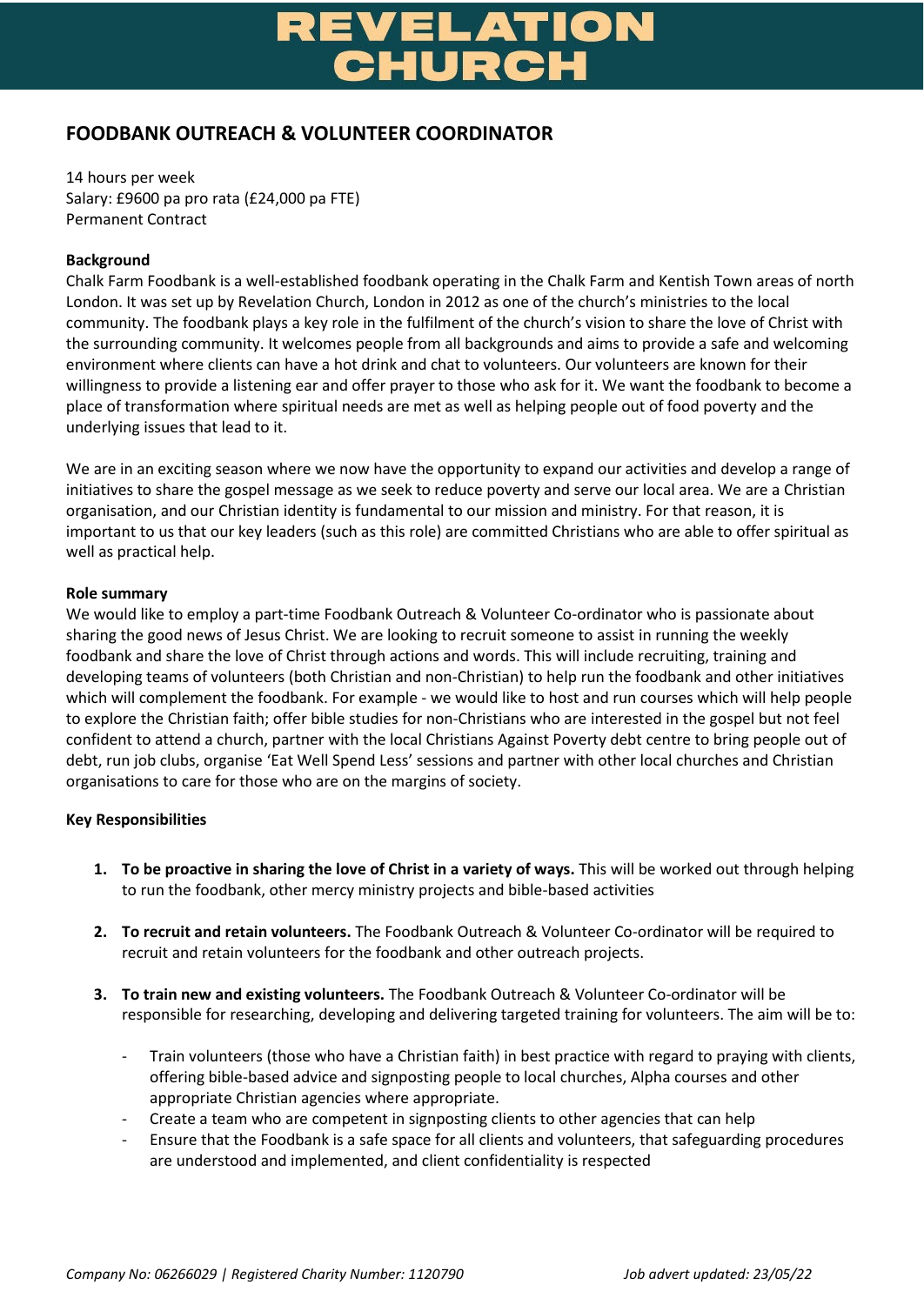- **4. To support volunteers.** The Foodbank Outreach & Volunteer Co-ordinator will care for volunteers and work to create a skilled, empowered and well supported volunteer base. They will help volunteers to feel valued as part of the team and informed about relevant updates, policies and practices
- **5. To organise volunteer rotas.** The Foodbank Outreach & Volunteer Co-ordinator will ensure that volunteers are in place for each Foodbank session and flag up any shortages with the Foodbank Manager and do some admin tasks related to supporting the volunteers in their roles
- **6. To provide additional cover in leading Foodbank sessions.** The Foodbank Outreach & Volunteer Coordinator will support the Foodbank Manager in running the Foodbank sessions as required e.g. when the Foodbank Manager is at the other site or on annual leave. This will include leading the team prayer meeting before sessions.

# **Key skills and character**

- Evidence of a passion for the poor and evangelism
- An ability and desire to explain the Good News in a clear, relevant and natural way
- Able to promote the work of the Foodbank within your church
- Clear communication skills (verbal and written)
- A 'people' person
- A self-starter able to work on own initiative
- Experience of managing volunteers
- Experience in training people
- Good team player
- Strong organisational skills
- Computer literate with Microsoft Office packages (e.g. Word, email) and using websites / apps e.g. the Assemble volunteer management app / software to match volunteer gaps with volunteers' skills and availability.

#### **Christian commitment**

- Have a genuine, personal Christian faith
- Must be able to give both verbal assent to and practical demonstration of aligning with Revelation Church's vision and values [\(https://www.revelationchurch.org.uk/vision-and-values\)](https://www.revelationchurch.org.uk/vision-and-values)
- Must be able to actively take part in prayer times, whether in foodbanks sessions, individually or corporately, as an expression of their own personal faith
- Be able to join the weekly staff meetings which include praying together, team-building and social events

#### **Hours of work**

Thursday mornings (required) and Tuesday morning (preferred). Your other hours are flexible and can be worked out with your line manager

#### **Salary:** £9600 per annum

- Permanent Contract
- Reports to Adrienne McPherson (Foodbank Manager)

**Holidays**

13 days per annum

#### **Occupational Requirement**

This role has an Occupational Requirement to be a Christian, as permitted under Schedule 9, Part 1, of the Equality Act 2010.